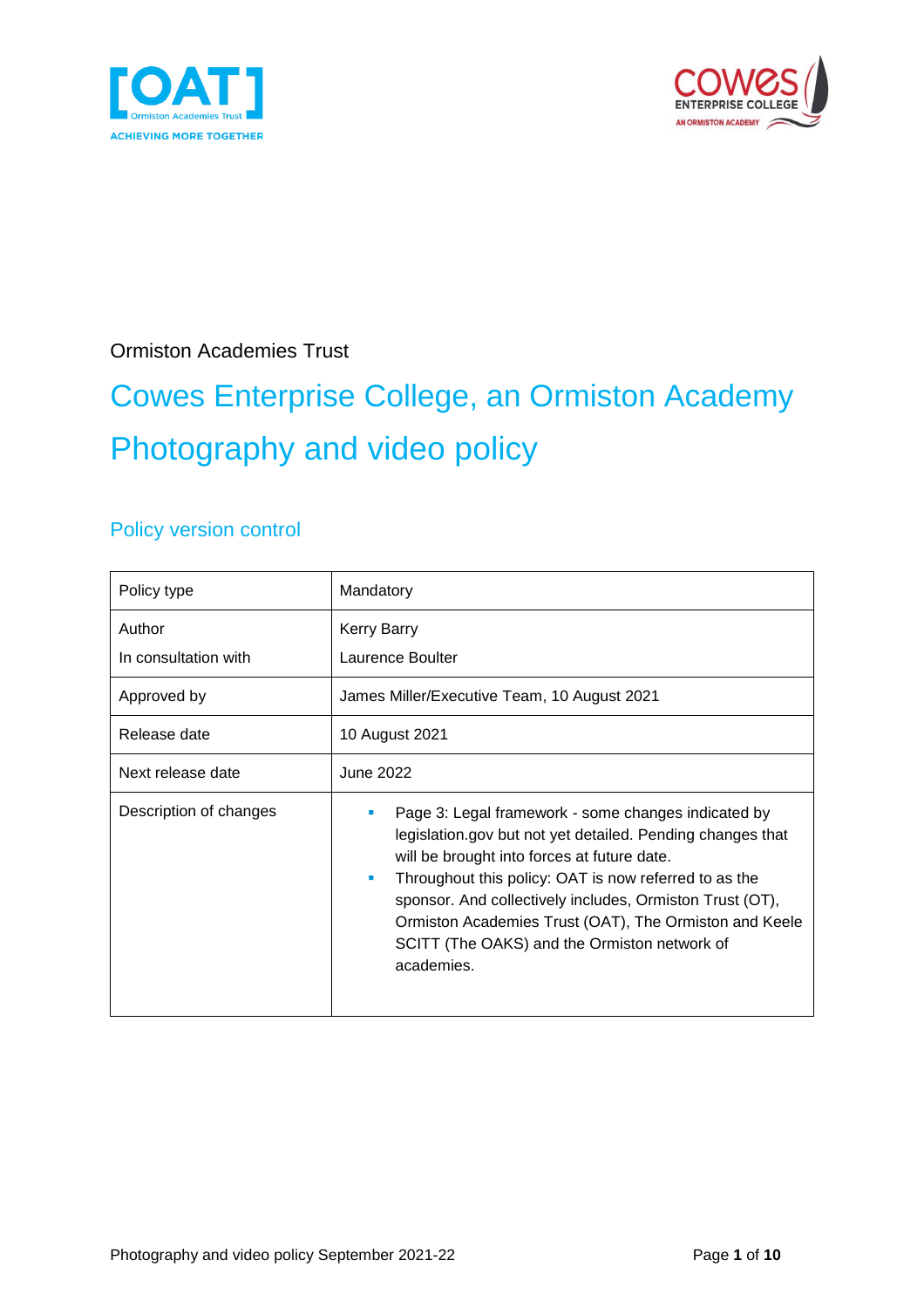



# **Contents**

| 8. Permissible photography and videos during academy events  8 |  |
|----------------------------------------------------------------|--|
|                                                                |  |
|                                                                |  |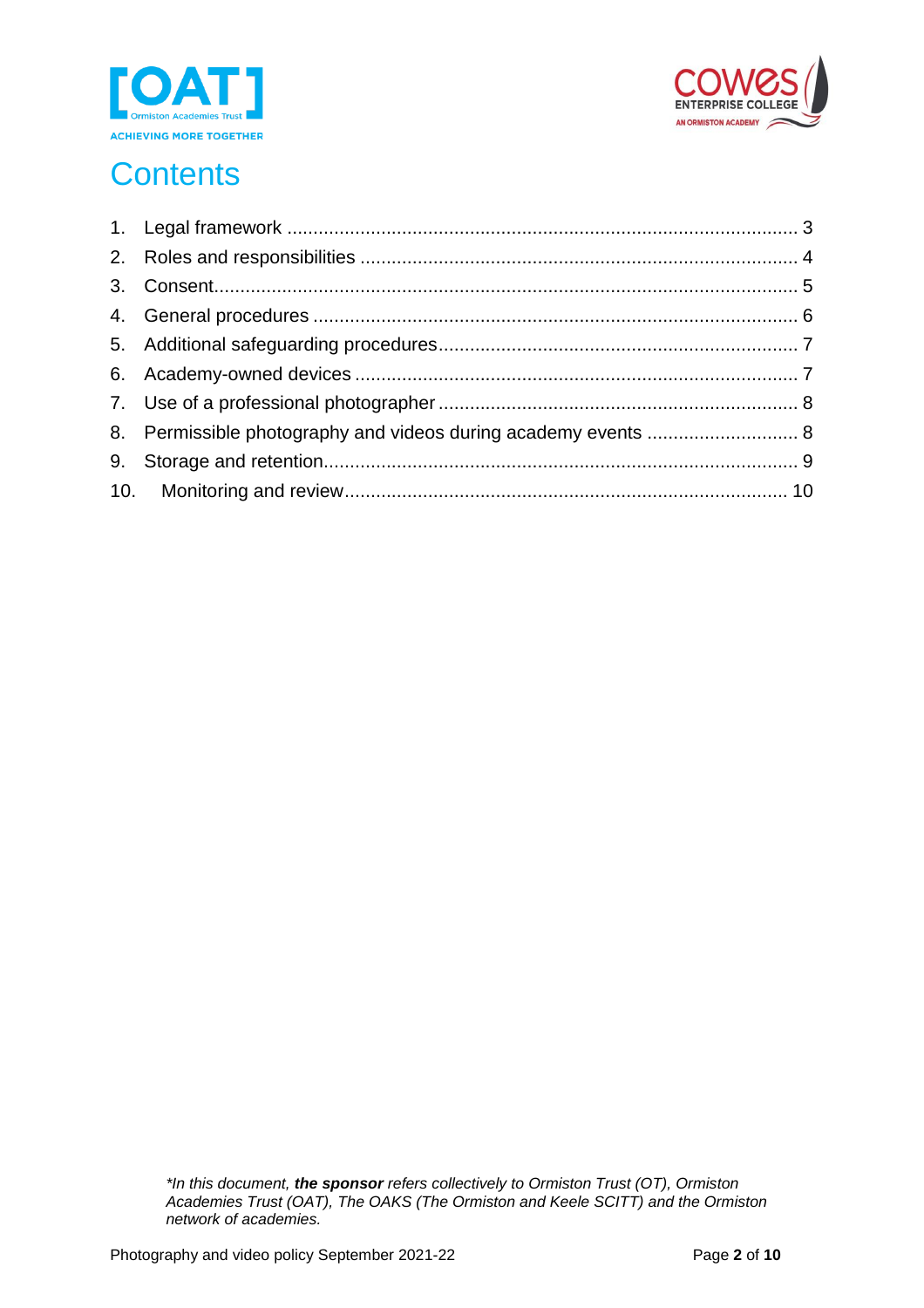



#### <span id="page-2-0"></span>1. Legal framework

1.1.This policy has due regard to legislation, including, but not limited to, the following:

- The United Kingdom General Data Protection Regulation (UK GDPR)
- Data Protection Act 2018
- The Freedom of Information Act 2000
- **The Freedom of Information and Data Protection (Appropriate Limit and Fees) Regulations 2004**
- The School Standards and Framework Act 1998
- The Children Act 1989
- **The Children Act 2004**
- The Equality Act 2010

1.2.This policy has been created regarding the following guidance:

- Information Commissioner's Office (2017) 'Overview of the General Data Protection Regulation (GDPR)'
- Information Commissioner's Office (2017) 'Preparing for the General Data Protection Regulation (GDPR) 12 steps to take now'

1.3.This policy also has due regard to the academy policies, including, but not limited to, the following:

- Child Protection and Safeguarding policy
- Special Educational Needs and Disabilities (SEND) policy
- **E** Behaviour for Learning policy
- **Data Protection and Freedom of Information policy**

#### **For the purpose of this policy:**

- 1.4. "Personal use" of photography and videos is defined as the use of cameras (or similar device) to take photographs and recordings of children by relatives, friends or known individuals, e.g. a parent taking a group photograph of their child and their friends at an academy event. These photographs and videos are only for personal use by the individual taking the photograph and are not intended to be passed on to unknown sources.
- 1.5. "Official academy use" is defined as photography and videos which are used for academy purposes, e.g. for building passes or for upload to the academy website. These photographs are likely to be stored electronically alongside other personal data. The principles of the UK GDPR apply to photographs and videos taken for official *sponsor\** use.
- 1.6. "Media/social use" is defined as photography and videos which are intended for a wide audience, e.g. photographs of children taken for a local newspaper. In line with relevant data protection laws, the principles of the UK GDPR apply to photographs and videos taken for media/social use.
- 1.7. Staff may also take photos and videos of pupils for "educational purposes". These are not intended for 'official academy use', but may be used for a variety of reasons, such as displays, special events, assessment, workbooks or other activities directly linked with the education of pupils. In line with relevant data protection laws, the principles of the UK GDPR apply to photographs and videos taken for educational purposes.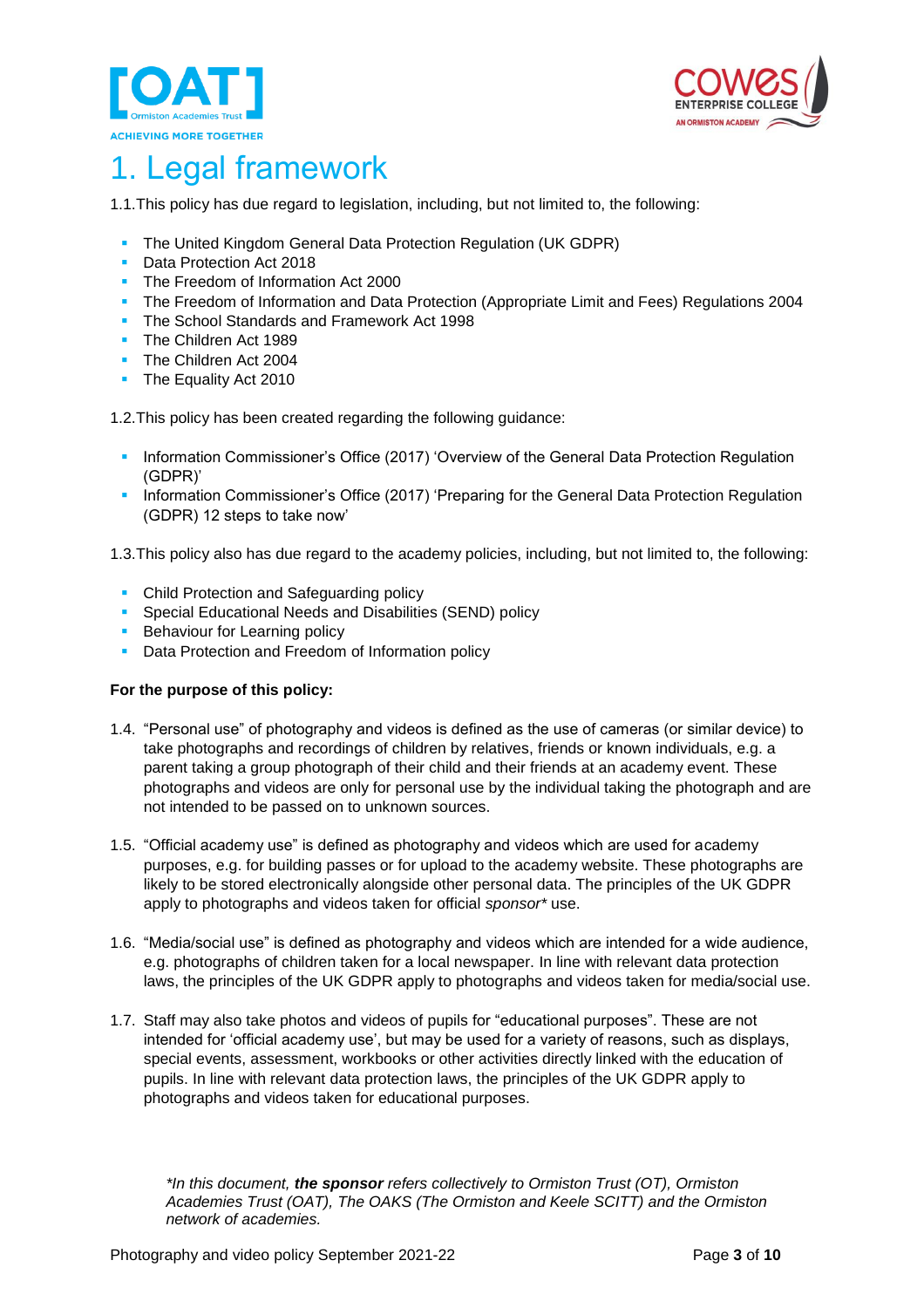



## <span id="page-3-0"></span>2. Roles and responsibilities

- 2.1. The *principal* is responsible for:
	- Submitting consent forms to parents/carers when a child starts the academy (at Year 7 or another year group) with regards to photographs and videos being taken and used whilst at the academy, while on education visits/trips etc.
	- **E** Ensuring consent is stored on a register of responses and maintained so it is accurate at all times.
	- **E** Ensuring that all photographs and videos are stored securely and disposed of correctly, in line with relevant data protection laws.
	- **Deciding whether parents/carers are permitted to take photographs and videos during academy** events.
	- **Communicating this policy to all the relevant staff members and the wider school community,** such as parents/carers.
- 2.2. The Designated Safeguarding Lead (DSL) is responsible for:
	- **EXECT** Liaising with social workers to gain consent for photography and videos of Looked After Children (LAC) pupils.
	- **EXTENDI** Liaising with the academy Data Protection Lead (DPL), to ensure there are no data protection breaches.
	- Informing the *principal* of any known changes to a pupils' security and safeguarding, e.g. child protection concerns, which would mean that participating in photography and video recordings would put them at significant risk.
- 2.3. Parents/carers are responsible for:
	- **EX Completing the** *Consent Form* **[link to academy form on the academy website]** when their child joins/starts at the academy.
	- **Informing the academy in writing where there are any changes to their consent.**
	- **.** Informing the academy if they would like to withdraw consent.
	- Acting in accordance with this policy.
- 2.4. In accordance with the academy's requirements to have a *DPL*, the *DPL* is responsible for:
	- Informing and advising the academy and its employees about their obligations to comply with UK GDPR in relation to photographs and videos at the academy.
	- Monitoring the academy's compliance with UK GDPR with regards to processing photographs and videos.
	- **EXECT** Advising on data protection impact assessments in relation to photographs and videos at the academy.
	- Liaising with the *sponsor* (OAT) Data Protection Officer (DPO).
	- Conducting internal audits, with regards to the academy's procedures for obtaining, processing and using photographs and videos.
	- **Providing the required training to staff members, in relation to how the UK GDPR impacts** photographs and videos at academy.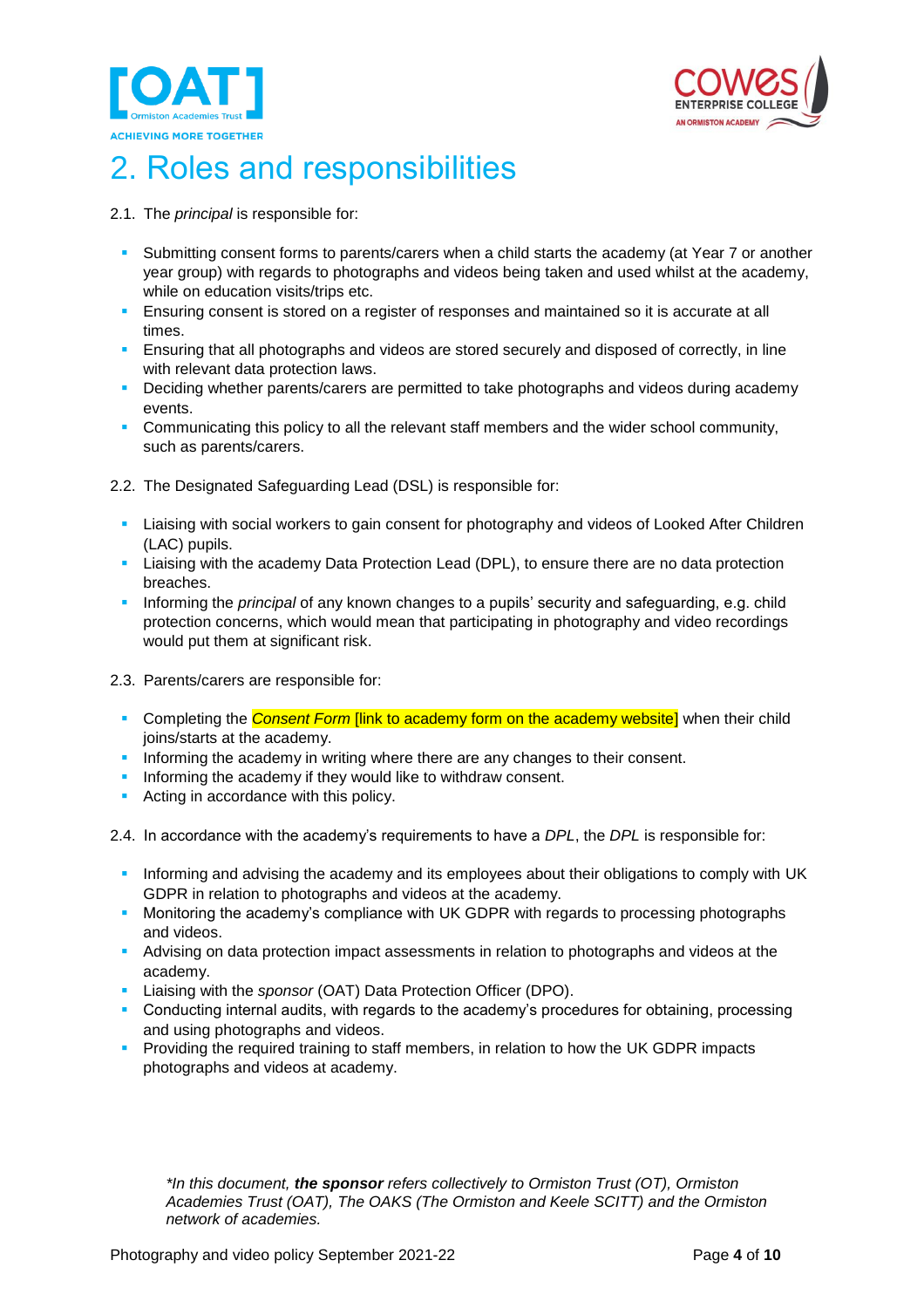



#### <span id="page-4-0"></span>3. Consent

- 3.1. The academy understands that consent must be a positive indication. It cannot be inferred from silence, inactivity or pre-ticked boxes.
- 3.2. Consent will only be accepted where it is freely given, specific, informed and an unambiguous indication of the individual's wishes.
- 3.3. Where consent is given, a record will be kept documenting how and when consent was given and last updated.
- 3.4. The academy ensures that consent mechanisms meet the standards of UK GDPR. Where the standard of consent cannot be met, an alternative legal basis for processing the data will be found, or the processing will cease.
- 3.5. In the UK children aged 13 and over are able to give their own consent unless there is a valid reason why this should not be granted. For children under this age, the consent of parents/carers will be sought prior to the processing of their data, except where the processing is related to preventative or counselling services offered directly to a child.
- 3.6. All parents/carers and pupils from when they join the academy will be asked to complete the *Consent Form* (when a child reaches age 13 the consent given when they first joined the academy will be used, as the consent will now reside with the pupil, unless there is a valid reason why it should not) this will determine whether or not they allow their child to participate in photographs and videos.
- 3.7. The *Consent Form* will be valid for the duration of a pupil's time at the academy and for a period of two year's after they have left school, unless the pupil's circumstances change in any way, e.g. if their parents/carers separate, or consent is withdrawn. Additional consent forms will be required if the pupil's circumstances change.
- 3.8. If there is a disagreement over consent, or if a parent/carer does not respond to a consent request, it will be treated as if consent has not been given, and photographs and videos will not be taken or published of the pupils whose parents/carers have not consented.
- 3.9. All parents/carers are entitled to withdraw or change their consent at any time.
- 3.10. Parents/carers will be required to confirm on the *Consent Form*, in writing, that they will notify the academy if their child's circumstances change in any way, or if they wish to withdraw their consent.
- 3.11. For any LAC pupils, or pupils who are adopted, the *DSL* will liaise with the pupils' social worker, carers or adoptive parents to establish where consent should be sought. Consideration will be given as to whether identification of a LAC pupils or pupils who are adopted, would risk their security in any way.
- 3.12. Consideration will also be given to any pupil for whom child protection concerns have been raised. Should the *DSL* believe that taking and using photographs and videos of any pupils would put their security at further risk, greater care will be taken towards protecting their identity.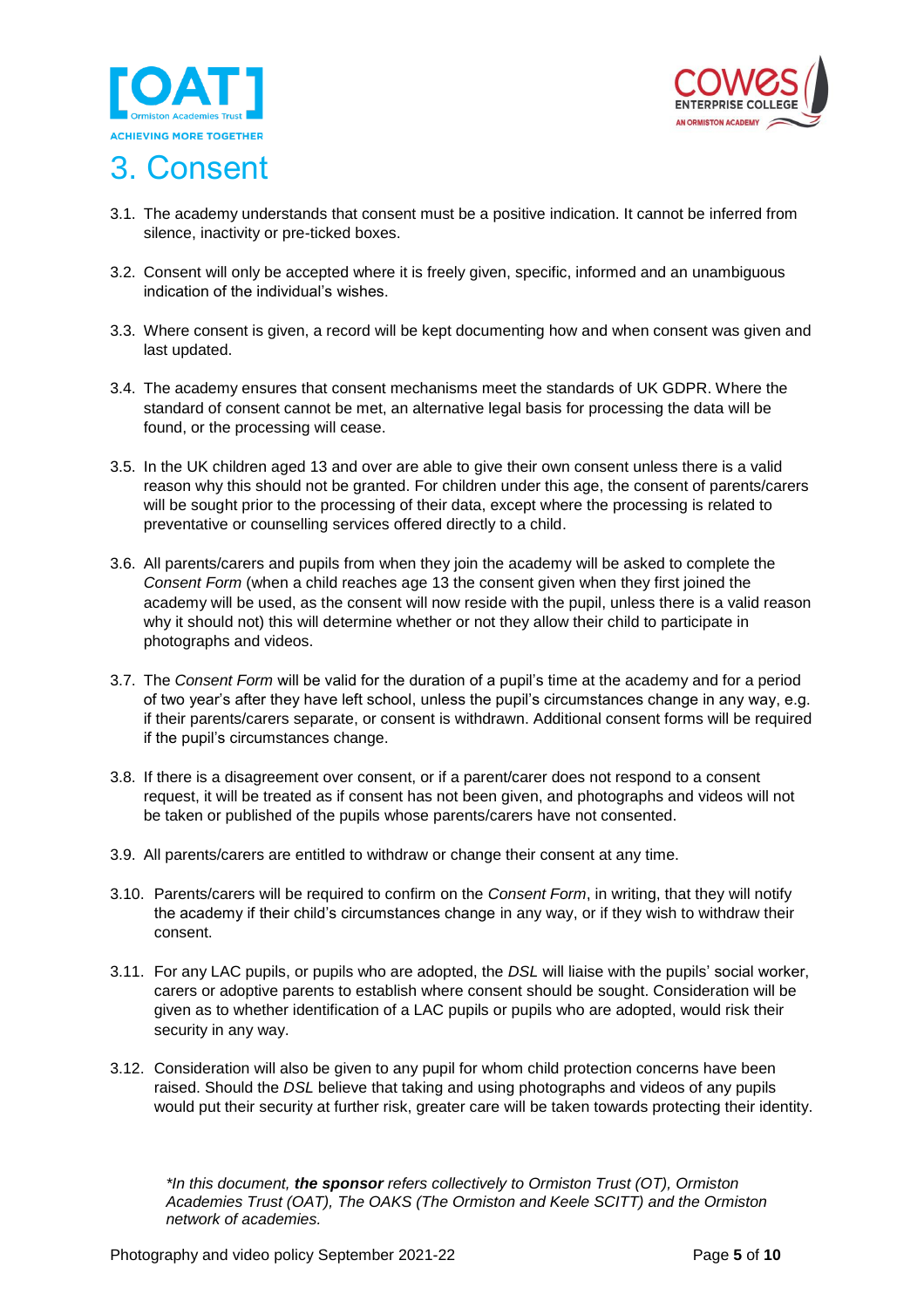



- 3.13. A list of all the names of pupils for whom consent was not given will be created by the *DPL* and will be circulated to staff members where appropriate. This list will be kept secure on an appropriate secure academy management storage system.
- 3.14. If any parent/carer withdraws or changes their consent, or the *DSL* reports any changes to a pupils' security risk, or there are any other changes to consent, the list will also be updated and re-circulated.

#### <span id="page-5-0"></span>4. General procedures

- 4.1. Photographs and videos of pupils will be carefully planned before any activity.
- 4.2. The *DPL* will be made aware of the planning of any events where photographs and videos will be taken at the academy.
- 4.3. Where photographs and videos will involve LAC, adopted pupils, or pupils for whom there are security and safeguarding concerns, the *principal* will liaise with the *DSL* to determine the steps involved.
- 4.4. When organising photography and videos of pupils, the *principal*, as well as any other staff members involved, will consider the following:
	- Can general shots of classrooms or group activities, rather than individual shots of pupils, be used to fulfil the same purpose?
	- Could the camera angle be altered in any way to avoid pupils being identified?
	- Will pupils be suitably dressed to be photographed and videoed?
	- Will pupils of different ethnic backgrounds and abilities be included within the photographs or videos, to support diversity?
	- Would it be appropriate to edit the photographs or videos in any way? For example, would it be appropriate to remove any branding (e.g. academy logo on the uniform) which may identify pupils?
	- **•** Are the photographs and videos of the pupils completely necessary, or could alternative methods be used for the same purpose? For example, could an article be illustrated by pupils' work rather than photographs or videos?
- 4.5. The list of all pupils of whom photographs and videos must not be taken will be checked prior to the activity. Only pupils for whom consent has been given will be able to participate.
- 4.6. The staff members involved, alongside the *principal* and *DPL*, will liaise with the *DSL* if any LAC, adopted pupils, or pupils for whom there are safeguarding concerns are involved (see section 5 of this policy).
- 4.7. Only approved academy/*sponsor* photographers and videographers will be given permission to take photographs and/or film, and used as per this policy and consent.
- 4.8. Academy/OAT owned or agreed professional photographer's equipment will be used to take photographs and videos of pupils. Exceptions to this are outlined in section 7 of this policy.
- 4.9. Staff will ensure that all pupils are suitably dressed before taking any photographs or videos.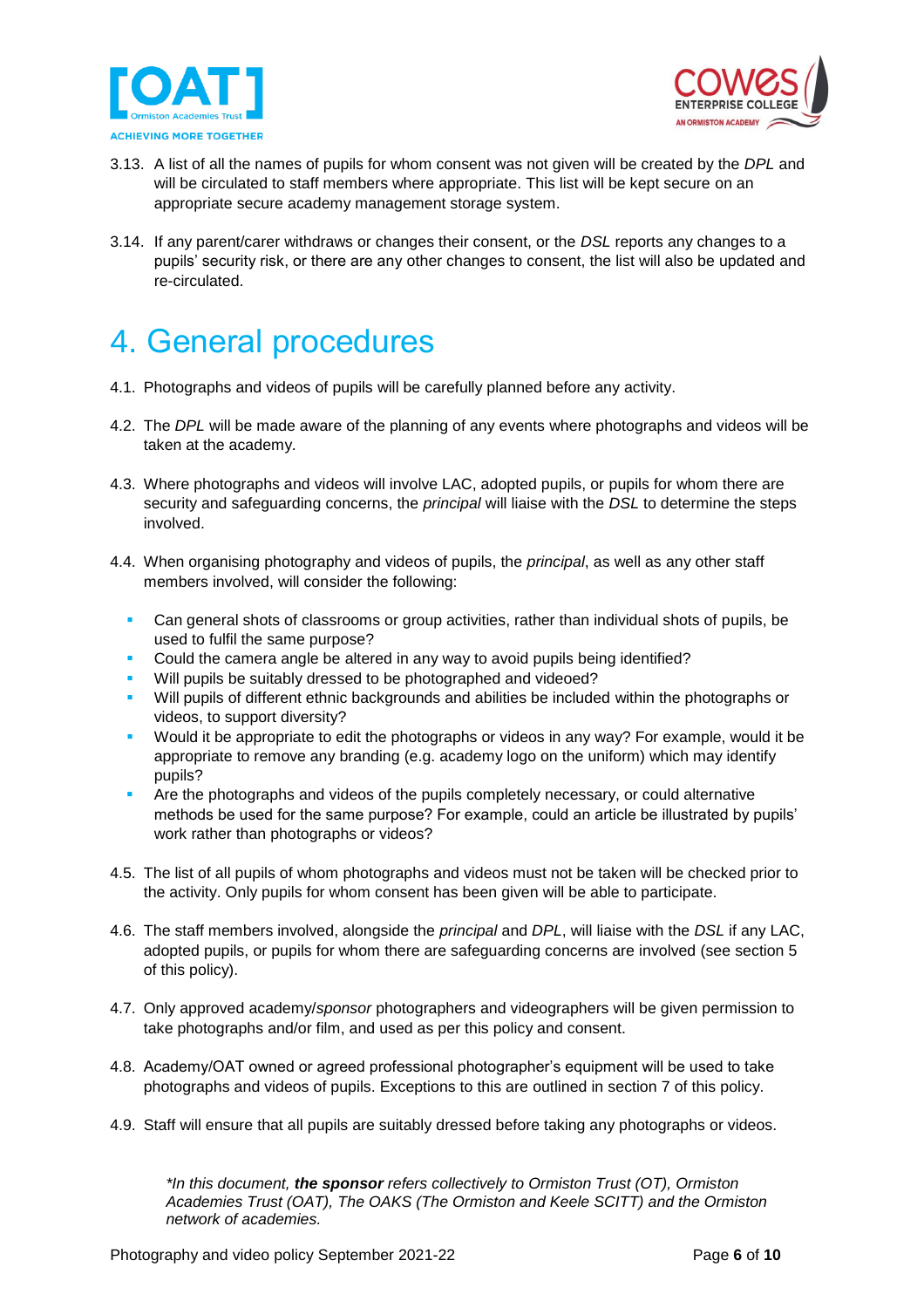



- 4.10. Where possible, staff will avoid identifying pupils, the full name of a pupil will not be displayed alongside a photograph or video, unless permission is sought and given. However, if names are required, only first names will be used, if appropriate to do so.
- 4.11. The academy will not use photographs or footage of any pupil who is subject to a court order.
- 4.12. The academy may continue to use photographs and videos for the duration of pupils' time/education at the academy (e.g. from Reception to Year 6, or Years 7 to 11) and for a period of two years after they have left the academy, ensuring parental/carer consent has been given.
- 4.13. Photographs and videos that may cause any distress, upset or embarrassment will not be used.
- 4.14. Any concern relating to inappropriate or intrusive photography or publication of content is to be reported to the *DPL*.

#### <span id="page-6-0"></span>5. Additional safeguarding procedures

- 5.1. The academy understands that certain circumstances may put a pupils security at greater risk and, thus, may mean extra precautions are required to protect their identity.
- 5.2. The *DSL* will, in known cases of a pupil who is a LAC or who has been adopted, liaise with the pupil's social worker, carers or adoptive parents to assess the needs and risks associated with the pupil.
- 5.3. Any measures required will be determined between the *DSL*, social worker, carers, *DPL* and adoptive parents with a view to minimise any impact on the pupil's day-to-day life. The measures implemented will be one of the following:
	- Photographs and videos can be taken as per usual academy procedures.
	- Photographs and videos can be taken within academy or outside for educational purposes and official school use, e.g. on registers, but cannot be published online or in external media.
	- No photographs or videos can be taken at any time, for any purposes.
- 5.4. Any outcomes will be communicated to all staff members via a *staff meeting* and the list outlining which pupils are not to be involved in any videos or photographs, held in the *school office* (in safe and secure internal systems, such as school management information system) will be updated accordingly.

### <span id="page-6-1"></span>6. Academy-owned devices

6.1. Staff are encouraged to take photographs and videos of pupils using academy equipment; however, they may use other equipment, such as academy-owned mobile devices, where the *DPL* has been consulted and consent has been sought from the *principal* prior to the activity.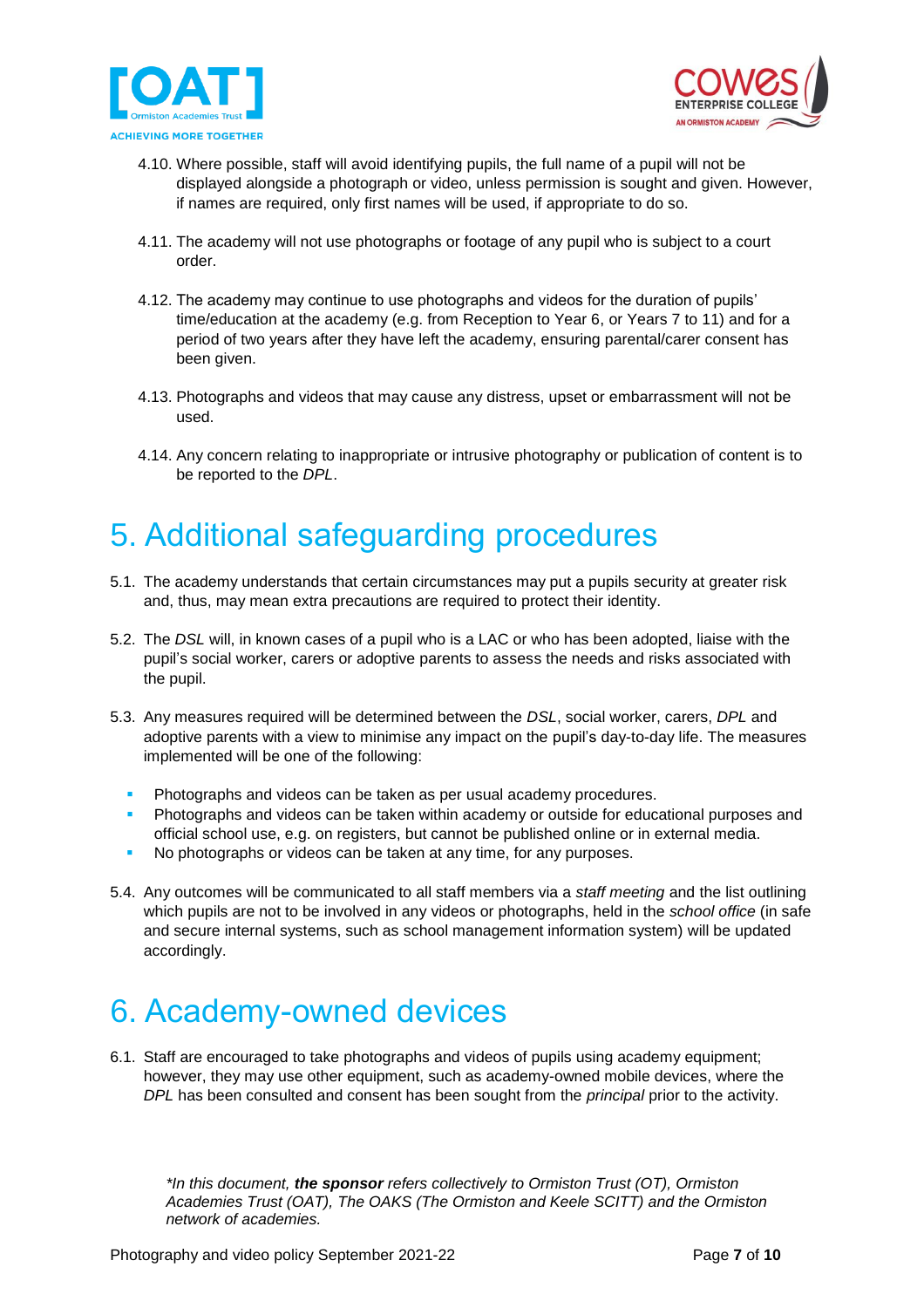



- 6.2. Where academy-owned devices are used, photographs and videos will be provided to the academy at the earliest opportunity and removed from any other devices.
- 6.3. Staff will not use their personal mobile phones, or any other personal device, to take photographs and videos of pupils unless special permission is granted by the *principal* or *DSL*. After which, photographs and videos should be removed immediately and/or stored securely after academy use e.g. social media.
- 6.4. Photographs and videos taken by staff members on academy trips/visits may be used for educational purposes, e.g. on displays or to illustrate the work of the school, social media, website and for press releases that may be used across local, regional or national media, where consent has been obtained.
- 6.5. Digital photographs and videos will be held on an appropriate secure academy data management system and are accessible to staff only, as well as photographs and videos shared with OAT, and are all stored on secure servers. Photographs and videos are stored in labelled files, annotated with the date, and are only identifiable by year group/class number - no names are associated with photographs and videos. Files will be secured appropriately, and only relevant staff members have access to view and edit photographs.

# <span id="page-7-0"></span>7. Use of a professional photographer

- 7.1. If the academy or the *sponsor* decides to use a professional photographer for official photographs, videos and events, the *principal or lead* will:
	- Provide a clear brief and schedule for the photographer/videographer about what is considered appropriate, in terms of both content and behaviour.
	- **EXECT** Issue the photographer with identification, which must be worn at all times.
	- **•** Let pupils and parents/carers know that a photographer will be in attendance at an event and ensure they have previously provided consent to both the taking and publication of videos or photographs.
	- Not allow unsupervised access to pupils or one-to-one photo sessions at events etc unless the photographer has the correct DBS for sponsor/academy use.
	- **Communicate to the photographer/videographer that the material may only be used for the** academy's or the *sponsors* own purposes and that permission has not been given to use the photographs for any other purpose.
	- Communicate to the photographer/videographer that the academy/*sponsor* will own the copyright for all materials taken.
	- **Ensure the photographer/videographer share any photographs and videos via secure transfer** platforms for downloading.
	- **E** Ensure that the photographer will comply with the requirements set out in UK GDPR.
	- **E** Ensure that if another individual, such as a parent/carer or governor, is nominated to be the photographer, they are clear that the photographs or videos are not used for anything other than the purpose indicated by the academy, and the photographs and videos are then used/filed and disposed of in line with this policy.

#### <span id="page-7-1"></span>8.Permissible photography and videos during academy events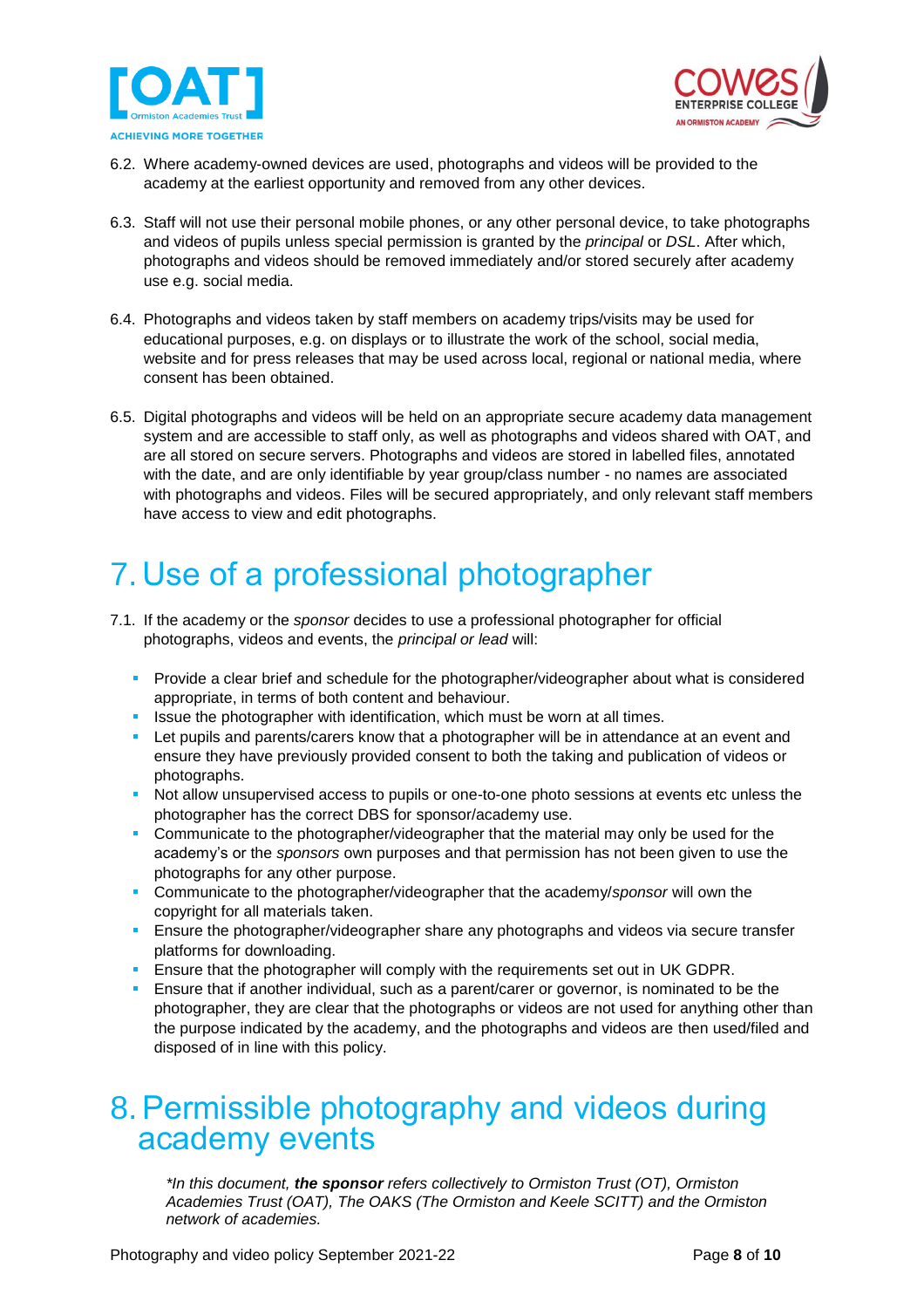



- 8.1. If the principal permits parents/carers to take photographs or videos during an academy event, parents/carers will:
	- **Remain seated while taking photographs or videos during concerts, performances and other** events.
	- **EXEDENT** Minimise the use of flash photography during performances.
	- **.** In the case of all academy events, make the focus of any photographs or videos their own children.
	- Avoid disturbing others in the audience or distracting pupils when taking photographs or recording video.
	- **E** Ensure that any photographs and recordings taken at academy events are exclusively for personal use. Parents/carers are discouraged from uploading photographs and videos to the internet, posting photographs and videos on social networking sites or openly sharing them in other ways. It must be made clear that no pupils should be named, so they can be identified unless permission is sough via the parent/carer.
	- Refrain from taking further photographs and/or videos if and when requested to do so by academy staff.

#### <span id="page-8-0"></span>9. Storage and retention

- 9.1. Photographs obtained by the academy will not be kept for longer than necessary. Photographs and videos will be kept for a period of two years after they have left school, unless the pupil's circumstances change in any way, e.g. if their parents/carers separate, or consent is withdrawn. Additional consent forms will be required if the pupil's circumstances change. Additional permission will be sought if required for a longer period e.g. alumni.
- 9.2. Digital photographs and videos held on the academy's drive are accessible to staff only, as well as photographs and videos shared with the *sponsor*, and are all stored on secure servers. Photographs and videos are stored in labelled files, annotated with the date, and are only identifiable by year group/class number - no names are associated with photographs and videos. Files will be secured appropriately, and only relevant staff members have access to view and edit photographs
- 9.3. Paper documents will be shredded or pulped, and electronic memories scrubbed clean or destroyed, once the data should no longer be retained.
- 9.4. Hard copies of photographs and video recordings held by the academy will be annotated with the date on which they were taken and will be stored in the *school office*. They will not be used other than for their original purpose, unless permission is sought from the *principal* and parents/carers of the pupils involved, and the *DPO* has been consulted.
- 9.5. The *DPL* or other will review stored photographs (working with the academy and the *sponsor*) and videos on a *termly/yearly* basis to ensure that all unwanted material has been deleted. Approved photographs and videos will only be stored for maximum of three years from the date produced.
- 9.6. Parents/carers must inform the academy in writing where they wish to withdraw or change their consent. If they do so, any related photography and videos involving their children will be removed from the academy/*sponsor* secure drives immediately.